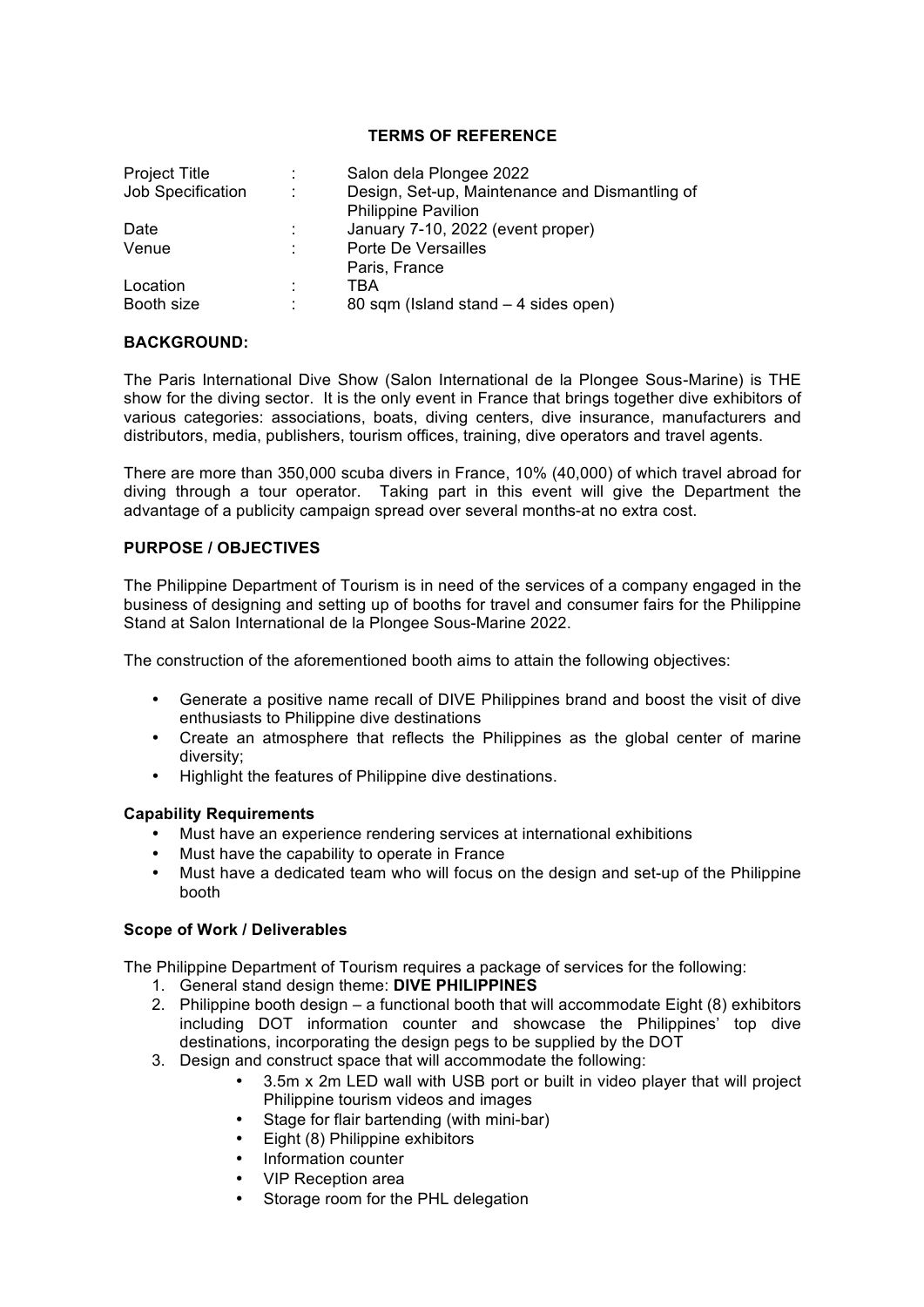# **Specific Stand Requirements**

- 1. Provide individual company negotiating tables with 3 chairs for each Philippine exhibitor. Each station must have the following:
	- One table
	- Lockable storage cabinet (may be part of the design of the table)
	- Individual electric outlets (3 sockets each)
	- Company name and logo
	- Disinfectant dispenser
- 2. VIP reception area which can comfortably accommodate six (6) guests at a time and should have the following:
	- Furniture and fixtures, featuring modern and contemporary designs
	- Appropriate backdrop visuals
	- Brochure rack
	- Fresh plants and flowers
	- Electrical outlet on both sides
	- Disinfectant dispenser
- 3. One information counter which can accommodate 2 persons at a time and should have the following:
	- Appropriate visuals (backlighted) and accessories
	- Electrical outlet
	- Brochure rack
	- 2 chairs
	- Exhibitor directory
	- Disinfectant dispenser
- 4. Storage room where PHL delegation can keep their materials and should have the following:
	- Storage shelves
	- Lockers (at least 10 lockers)
	- Coat hangers
	- Mini-kitchen with sink and running water
	- Half-length mirror
	- Kitchen utensils and appliances (coffee-maker, refrigerator, microwave oven, hot & cold water dispenser, drinking glasses, trash bins, ample supply of trash bags etc.)
	- Disinfectant dispenser
- 5. Backlighted hanging banners (size will depend on the booth)
- 6. Elevated carpet platform / floor to conceal the electrical wirings and connections.
- 7. Fast and reliable Internet connection for the whole Philippine delegation.
- 8. Backlighted hanging banners
- 9. Sufficient lighting that will create a dramatic effect, complementing the design of the booth.
- 10. All exhibition connections and fees (ample supply of electricity, running water, suspensions and permits)
- 11. Set-up and installation of the aforementioned booth while strictly following the rules and regulations set by the event organizer.
- 12. Dismantling inclusive of storage/disposal of the aforementioned booth parts and egress on the date designated by the event organizer.